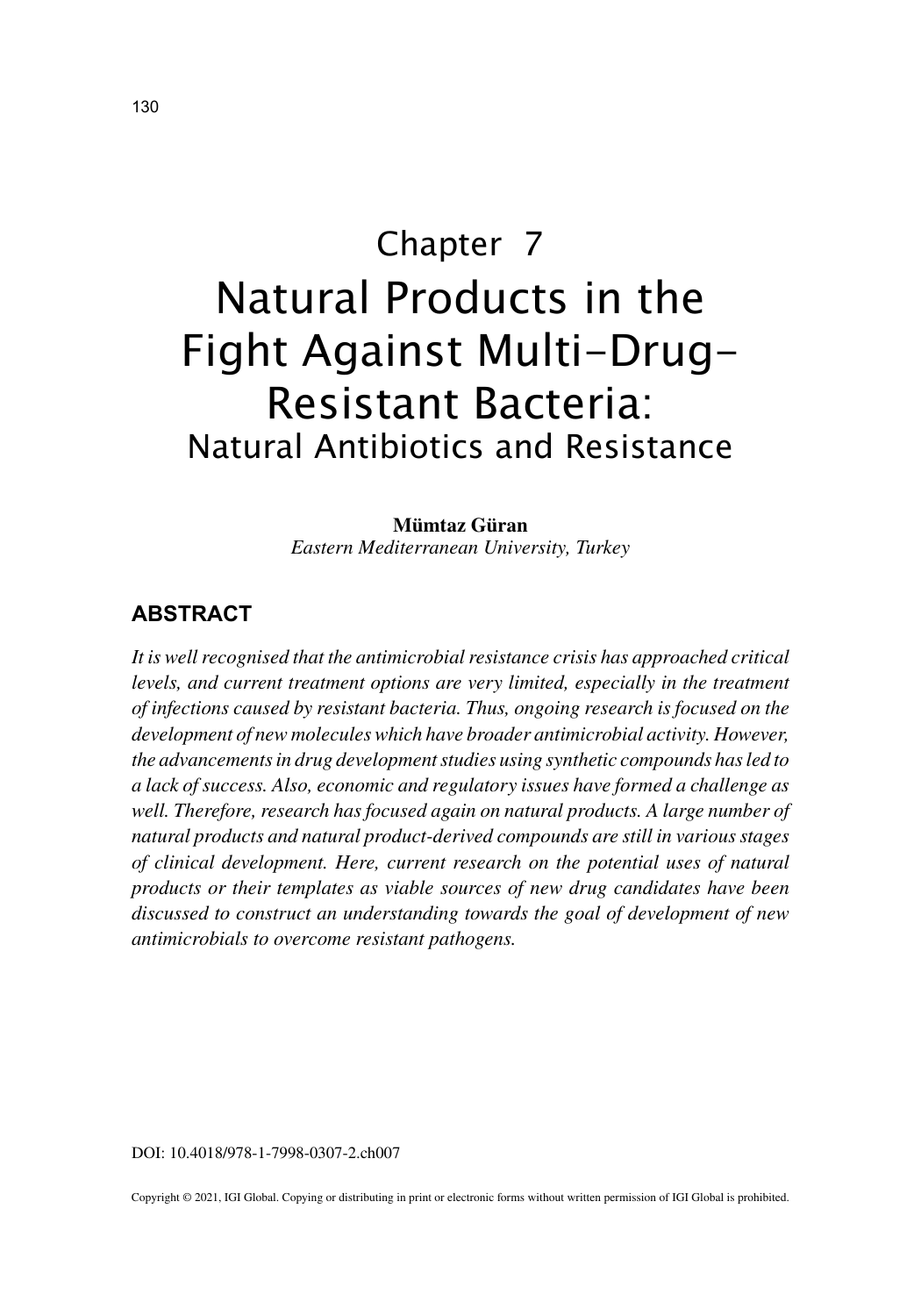### **INTRODUCTION**

The life before antibiotics was dark and the discovery of antibiotics has shined upon the darkness of humanity and saved many lives. Average lifespan of a human being has increased significantly after the introduction of antibiotics. But, after a century of gains in the war against infectious diseases, the humanity is losing ground again. Common bacteria, parasites and fungi are developing widespread immunity to our best weapons.

Since its development, the humanity thought that penicillin will be a magic bullet for the infectious diseases. It has been used extensively and irresponsibly together with other following antimicrobials. Since many decades, there is a tremendous effort throughout the world to overcome the global antibiotic resistance. But now, medical authorities are raising concerns that treatment options in certain infectious diseases are narrowing because of alarming global antibiotic resistance problem. As new antimicrobial drugs are developing, the need for newer ones grow as well.

The looming public health crisis of antimicrobial-resistance have been evaluated by Centers for Disease Control and Prevention (CDC) and a report on antimicrobial resistance and its impact on various sectors in United States of America (USA) which highlights the scope of the problem have been published (CDC, 2013). CDC estimates that in the United States, more than two million people are infected every year with antibiotic-resistant bacteria, ending with at least 23,000 deaths as a result. From an economic standpoint, an economic burden of \$18,000 -- 29,000 of medical costs per patient in a single year have been reported for USA in the year of 2000 which is similar in many geographies (Thabit et al., 2015). For example, high burden of antimicrobial drug resistance in Asia have been reported for various pathogens, namely; Methicillin-Resistant *Staphylococcus aureus* (MRSA), Vancomycin Resistant *S. aureus* (VISA), Vancomycin resistant *Enterococcus* (VRE), macrolide and penicillin resistant *Streptococcus pneumoniae*, Extended Spectrum Beta- Lactamase Producer *Escherichia coli* and *Klebsiella pneumoniae*, Carbapenem Resistant Enterococci (CRE), Multi drug resistant (MDR) *Pseudomonas aeruginosa* and *Acinetobacter* spp. are mentioned as superbugs of the 21st century (Lai et al., 2014).

As a result, the emergence of pathogens with different mechanisms of resistance has intensified the challenges associated with infection control and treatment strategies. Therefore, as prudent use of antimicrobials is not at the intended level, development of novel antimicrobial molecules remains as the main strategy to overcome the present narrow pass. In this context, many products have been studied to develop antimicrobials and the major sources of chemical diversity for starting materials were mainly natural products because of their abundant scaffold diversity (Mishra & Tiwari, 2011). Before, the pharmaceutical companies were using crude plant extracts to produce relatively simple therapeutic formulations but nowadays